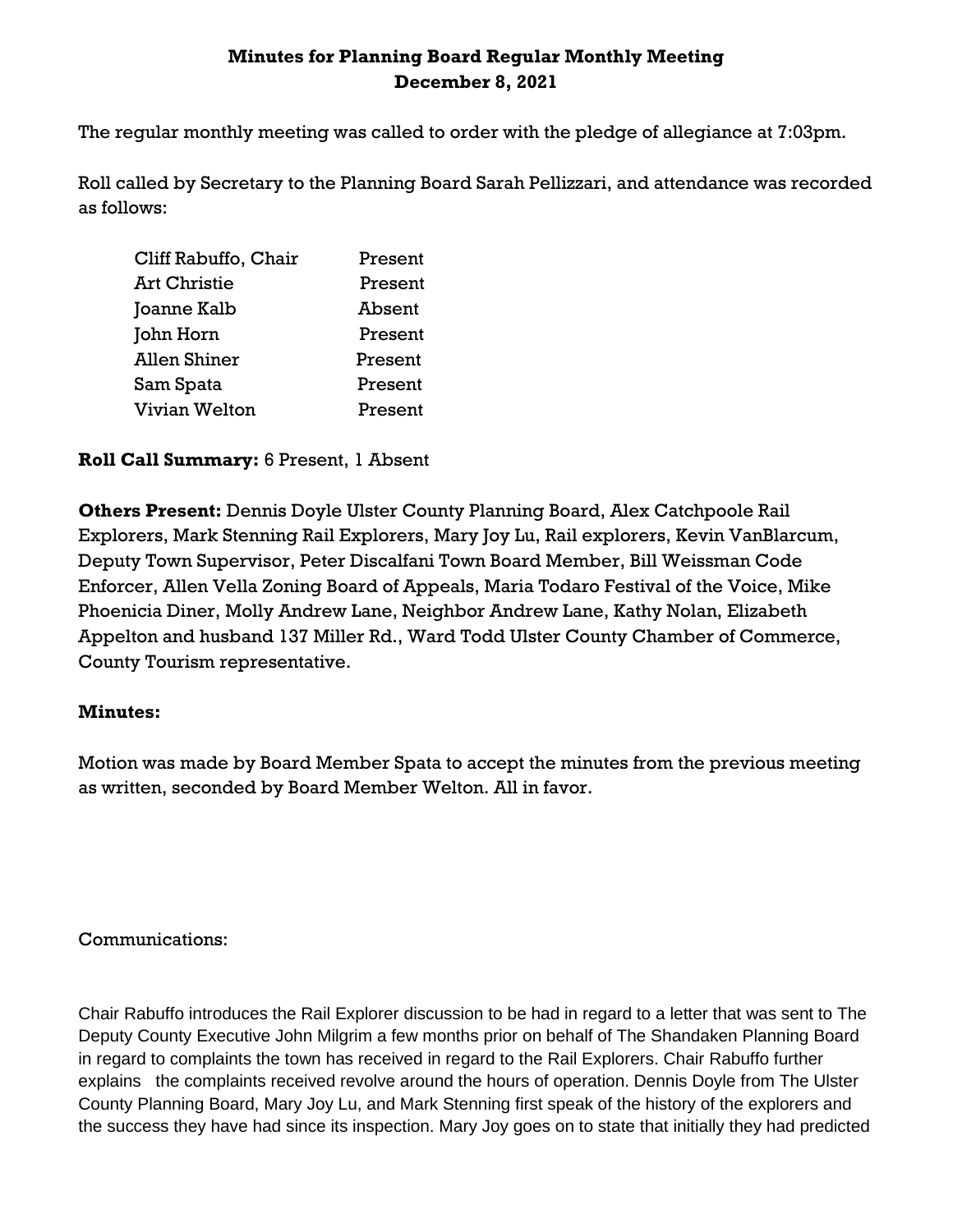they would be open five days a week and four rides a day not knowing what success they would have, or the demand for more rides.

In regard to the sound complaints they are going to pay for a section of the track to be redone to see if it eliminates some of the sound issue.

Two home owners on Andrew Lane Molly, and her neighbor are asked to speak unknowingly therefore have not signed in or had anything prepared. However, they go on to explain the hardship they have of the constant use of the track and never having a break from the noise or any days off. They understand that part of the ride is supposed to be a quiet zone however, don't feel it always occurs.

Chair Rabuffo suggests that possibly the speed in the quiet zone goes faster vs going slower to help home owners have a little relief. Mark Stenning explains that the slower the speed in that area the quieter it can be.

Chair Rabuffo asks what the runs times are and owner state 830 11 1 4 and last one at 630. In the past there was a 9pm ride that Supervisor Stanley had asked them to halt over the summer.

Secretary Pellizzari states that the bulk of the complaints have come through her office. The mention is always on the evening rides and the seven days a week with no reprieve. Although it is a commercial business it travels so through many residential districts who's sound ordinances requires quiet hours from 7pm to 7am. Secretary Pellizzari reminds everyone that when the letter was sent to Deputy County Executive John Milgrim that it was in fact his idea to possibly decide on which days they would take a day off or only offer evening rides on special occasions.

Kathy Nolan speaks on behalf of her appreciation for the Rail Explorers and how it gets people out of the house. It's also ADA complaint and allows people with disabilities to have the same experiences.

Ward Todd speaks on behalf of the Ulster County Chamber of Commerce as to what a great business it has brought to the Catskills and so many people have enjoyed their rides.

The director of Ulster County Tourism gets up to speak about what a success Rail Explores is and how it is a big form of getting people outside who are tourists

It is then determined by the Ulster County Planning Board and agreed by the Shandaken Planning Board that every spring before Rail Explorers re opens for the season they will attend a monthly meeting of the Shandaken Planning Board to review their season hours of operations, and any changes.

#### **Old Business:**

A motion was made by Board Member Christie to accept the Subdivision on 137 Miller Rd as a two lot divide of one lot based off the map and documentation that was submitted to the Planning Board. Board Member Welton seconds that motion. Roll call vote as follow: